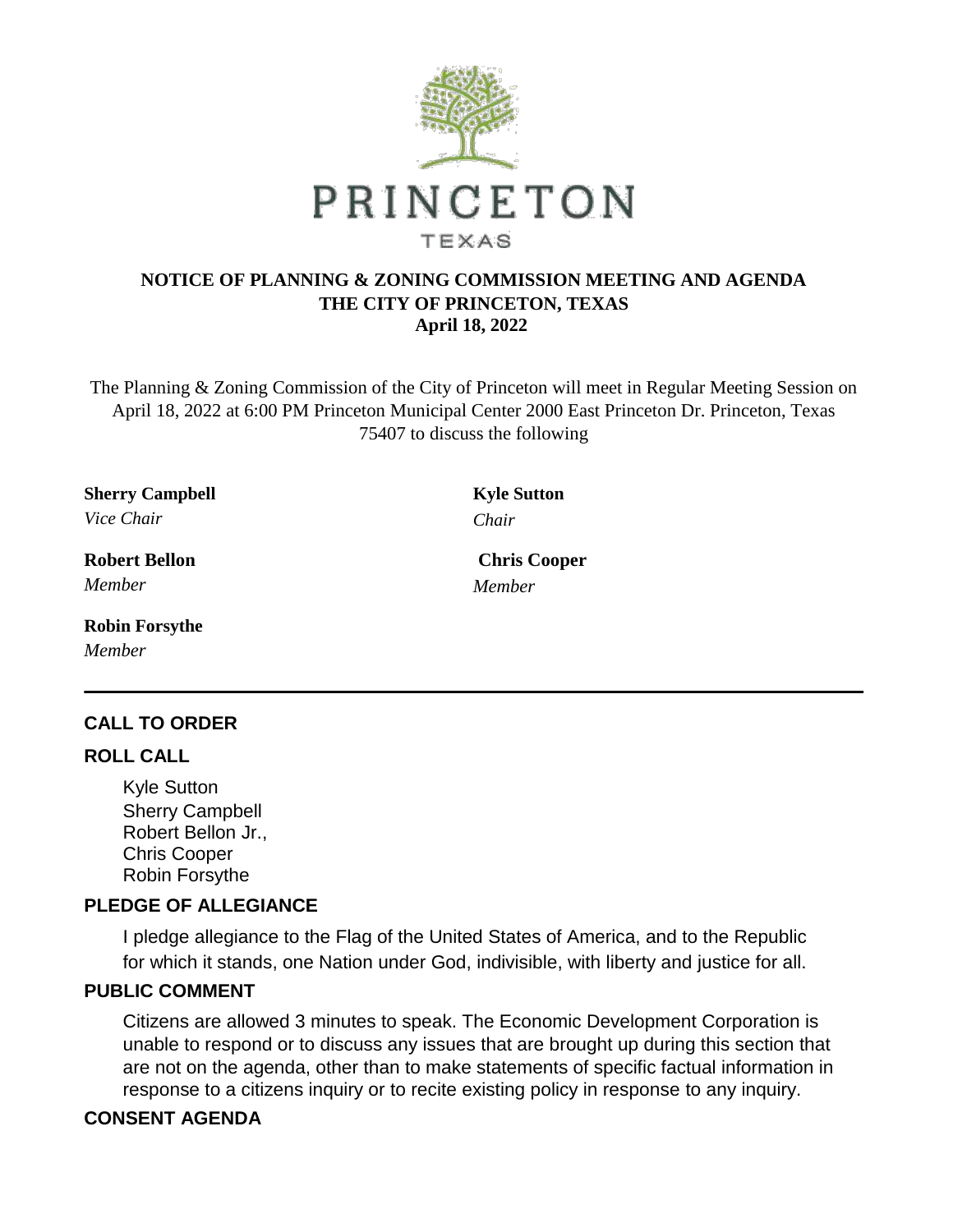All consent agenda items listed are considered to be routine by the Planning & Zoning Commission and will be enacted by one motion. There will be no separate discussion of these items unless a Board Member so requests, in which event the item will be removed from the Consent Agenda and considered in its normal sequence on the agenda.

## **MINUTES**

Possible approval of the Princeton Planning & Zoning Regular meeting minutes of March 21, 2022. [P&Z MINUTES COMMISSION REGULAR MEETING MINUTES MARCH 21, 2022.pdf](https://legistarweb-production.s3.amazonaws.com/uploads/attachment/pdf/1327663/P_Z_MINUTES_COMMISSION_REGULAR_MEETING_MINUTES_MARCH_21__2022.pdf)

### **REGULAR AGENDA**

**Public Hearing - ZA20220280 - Zoning Map Amendment** Discussion and possible action and recommendation to City Council regarding a request from Agricattle LLC, M26 Farm LLC, and M23 Family, LP for zone map amendment for a Planned Development for a property being a 501.84 acre tract of land in the John Russell Survey, Abstract No. 743, David Cherry Survey, Abstract No. 166, Rufus Sewell Survey, Abstract No. 873, and the Thomas A. Rhodes Survey, Abstract No. 741, City of Princeton, Collin County, Texas. [Staff Report ZA20220280 with Exhibits.pdf](https://legistarweb-production.s3.amazonaws.com/uploads/attachment/pdf/1329286/Staff_Report_ZA20220280_with_Exhibits.pdf)

**Public Hearing - ZA20220471 - Zoning Map Amendment** Discussion and possible action and recommendation to City Council regarding a request from Butler Development Company, LLC for a zone map amendment for a Planned Development for a property being a 19.93 acre tract of land in the David Cherry Survey, Abstract No. 166, City of Princeton, Collin County, Texas. **The applicant requests to withdraw this item.**

**Public Hearing - ZA20220472 - Zoning Map Amendment** Discussion and possible action and recommendation to City Council regarding a request from Grandscape Land Developers, LLC for a zone map amendment for a Planned Development for a property being a 23.33 acre tract of land in the David Cherry Survey, Abstract No. 166, City of Princeton, Collin County, Texas. [Staff Report ZA20220472 with Exhibits.pdf](https://legistarweb-production.s3.amazonaws.com/uploads/attachment/pdf/1329281/Staff_Report_ZA20220472_with_Exhibits.pdf)

**Public Hearing - ZA20220473 - Zoning Map Amendment** Discussion and possible action and recommendation to City Council regarding a request from Grandscape Land Developers, LLC for a zone map amendment for a Planned Development for a property being a 23.33 acre tract of land in the David Cherry Survey, Abstract No. 166, City of Princeton, Collin County, Texas. [Staff Report ZA20220473 with Exhibits.pdf](https://legistarweb-production.s3.amazonaws.com/uploads/attachment/pdf/1329349/Staff_Report_ZA20220473_with_Exhibits.pdf)

**Public Hearing - ZA20220474 - Zoning Map Amendment** Discussion and possible action and recommendation to City Council regarding a request from 380 Forest Grove Property LP for a zone map amendment for a Planned Development for a property being a 24.08 acre tract of land in the David Cherry Survey, Abstract No. 166, City of Princeton, Collin County, Texas.